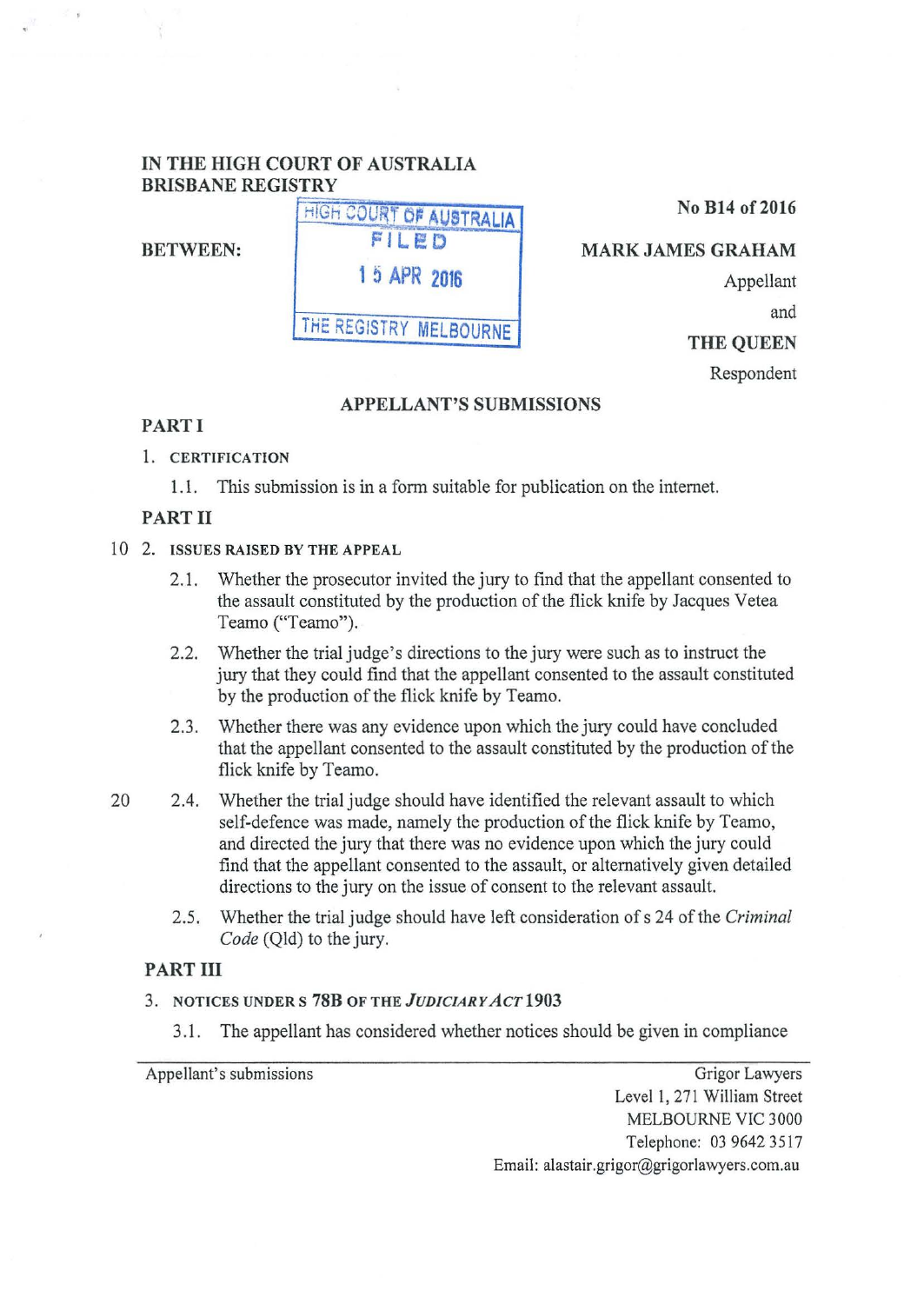with s 78B of the *Judiciary Act* 1903, and considers that no notices need be given to any person.

# **PARTlY**

## 4. CITATION OF DECISION, **THE** SUBJECT OF THE APPEAL

4.1. *R v Graham* [2015] QCA 137.

# **PARTY**

- 5. RELEVANT FACTS
- 5.1. On 28 April 2012, both the appellant and Teamo entered the Robina Town Shopping Centre ("the shopping centre") on Queensland's Gold Coast. They 10 were not in each other's company when they arrived at the shopping centre.
	- 5.2. The two men did not plan to meet each other at the shopping centre. That they met seems to have been purely a matter of chance. At the time of entering the shopping centre. Teamo was armed with a flick knife and the appellant was in possession of a handgun and ammunition.
- 5.3. The pair saw each other while they were both in the Sony shop, located on the second floor of the shopping centre. They then postured aggressively at each other in what was described by one of the witnesses as "eyeballing"<sup>1</sup>. The appellant left the Sony shop and walked some distance away. Teamo then came out of the Sony shop and waved his arms aggressively in the direction in 20 which the appellant had walked<sup>2</sup>. The appellant then returned to near where Teamo was standing outside the Game shop, which is adjacent to the Sony shop. At this point, Teamo produced the flick knife and the appellant then fired two shots at him with his handgun<sup>3</sup>.
	- 5.4. One of the bullets struck Teamo in the arm and he was not seriously injured. Either the second bullet, or fragments from the first, struck a female shopper<sup>4</sup> who suffered bullet fragments in her buttocks. After the handgun was discharged, the appellant left the shopping centre and Teamo was detained, initially by shopping centre security staff, and later by police.
- 5.5. The appellant was later arrested and charged, and faced trial on indictment on 30 four counts, namely:

| Count $1$ : | attempted murder <sup>5</sup> of Teamo; alternatively                           |
|-------------|---------------------------------------------------------------------------------|
| Count 2:    | wounding <sup>6</sup> Teamo with intent to maim.                                |
| Count 3.    | wounding <sup><math>\prime</math></sup> the shopper with intent to wound Teamo. |
| Count 4:    | unlawful possession of the handgun <sup>8</sup> ."                              |

 $\mathfrak{t}$ Tl-29\ine 40 (the evidence of Stephen Dominic Paul)

- 7 *Codes* 317(b) and (e)
- $\mathbf{s}$ *Weapons Act* 1990 s 50(l)(c)(i)

<sup>2</sup>  CCTV footage at 13.46.03

<sup>3</sup>  CCTV footage from 13.46.10

<sup>4</sup>  Kathy Devitt; her evidence commences at T2-4

*<sup>5</sup>  Codes* 306(a)

<sup>6</sup>  *Codes* 317(b) and (e)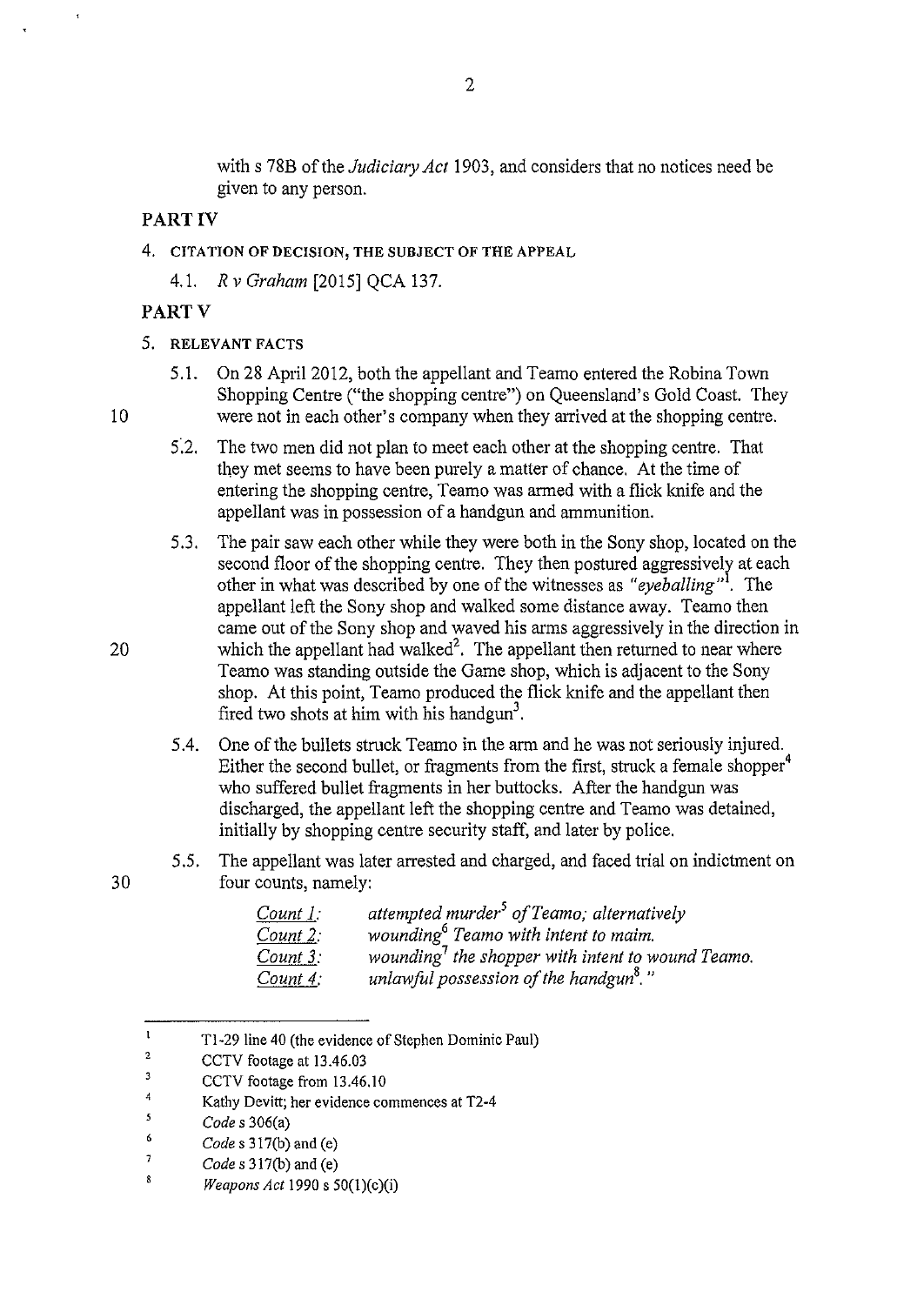- 5.6. Closed circuit television footage showed the movements of the two men in and out of the Sony shop, their movements outside the Sony shop and the Game shop, and the incident when the two shots were fired. There was no contest at the trial that the appellant discharged the firearm and no contest that bullets or bullet fragments struck Teamo and the female shopper. In the end, the issues for the jury were quite confined. They were:
	- 5.6.1.1. Did the appellant have the specific intent to kill Teamo<sup>9</sup>?
	- 5.6.1.2. Did the appellant have the specific intent to maim  $Teamo<sup>10</sup>$ ?
	- 5.6.1.3. Did the Crown negative the defence of self-defence<sup>11</sup>?
- 10  $5.6.1.4$ . Did the Crown negative accident<sup>12</sup>?
	- 5.7. The appellant was convicted of counts 1 and 3 by jury verdict<sup>13</sup>. He pleaded guilty to count  $4^{14}$ . The appellant appealed against his convictions on both counts 1 and 3. He also sought leave to appeal against sentence.
	- 5.8. The complaint taken on appeal to the Supreme Court of Queensland, Court of Appeal ("Court of Appeal") against the convictions concerned the manner in which the trial judge directed, or failed to direct, the jury on the issue of selfdefence in light of the way in which the prosecutor had addressed the jury.
- 5.9. The Court of Appeal dismissed the appeal against conviction and dismissed the application for leave to appeal sentence. The appellant applied, and was 20 granted, special leave to appeal against the convictions relevant to counts 1 and 3.

# **PART VI**

- 6. ARGUMENT
- 6.1. The trial judge left self-defence to the jury on each of the three bases identified in ss  $271(1)$ ,  $271(2)$  and  $272$  of the *Criminal Code* (Qld)<sup>15</sup>. Each provision provides a defence of self-defence, but different tests apply to determine the force justified<sup>16</sup>. Section 271 concerns self-defence against an unprovoked assault. Section 271(1) applies where the force used in selfdefence is neither intended nor likely to cause death or grievous bodily 30 harm<sup>17</sup>. Section 271(2) authorises the use of force which causes death or grievous bodily harm if the assault against which defence is made is *"such as to cause reasonable apprehension of death or grievous bodily harm.* "

<sup>9</sup>  Relevant to count I

<sup>10</sup>  Relevant to counts 2 and 3

II Relevant to counts I, 2 and 3

<sup>12</sup>  Section 23 of the *Code;* this was relevant to count 3

 $\overline{)3}$ Count 2 was an alternative to count I

<sup>14</sup>  There was no appeal on count 4

<sup>15</sup>  After discussion with counsel; see T3-22 and following. Note; no suggestion by the Crown prosecutor that he was intending to put to the jury that the production of the flick knife was a "consensual" assault: see T3-26 lines 10-25

<sup>16</sup>  Explained in *R v A/lwood* [1997] QCA 257 at 3-4

<sup>17</sup>  *"Grievous bodily harm"* is defined in s I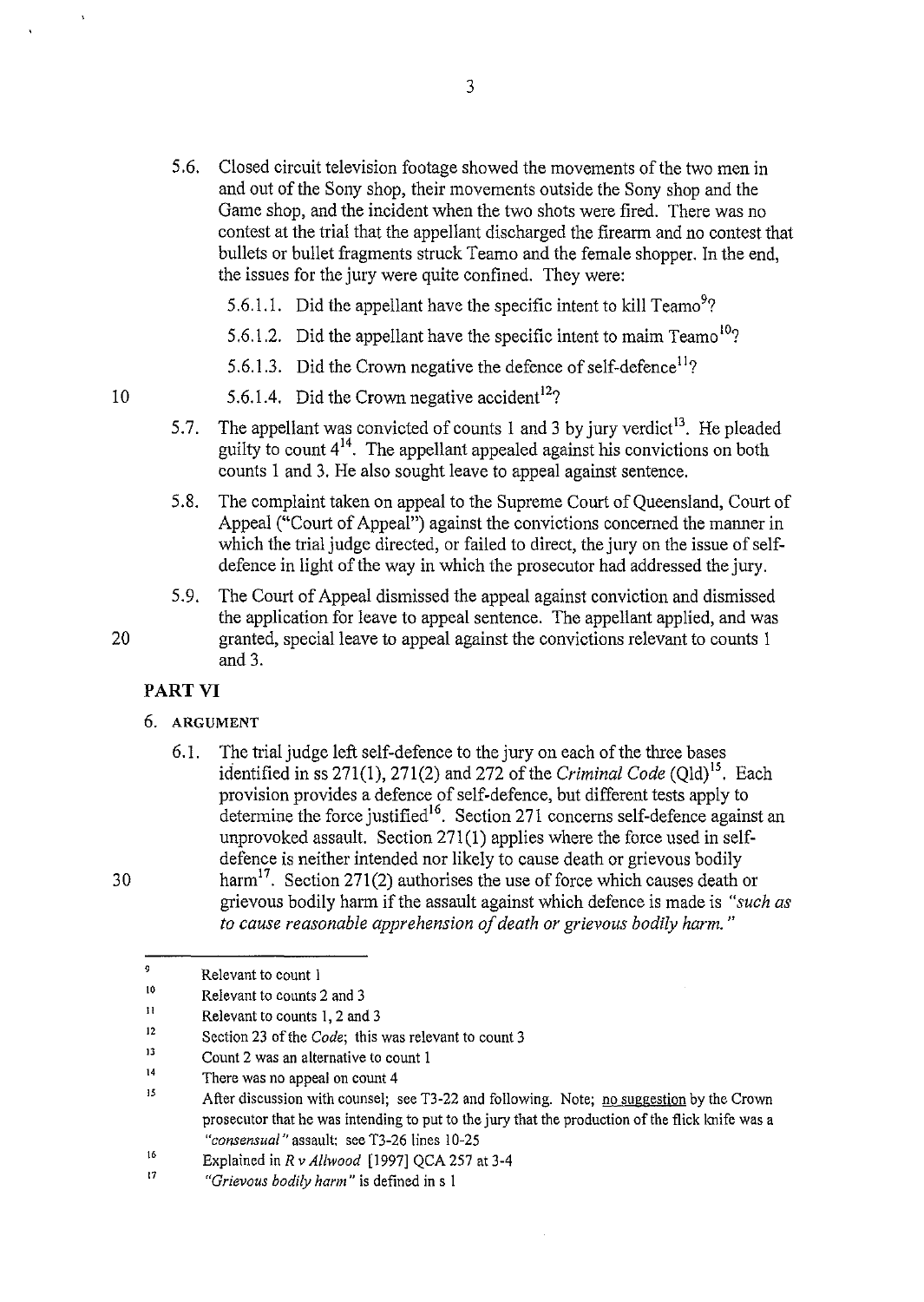Section 272 prescribes the circumstances in which self-defence may be made to a provoked assault.

- 6.2. Each of ss  $271(1)$ ,  $271(2)$  and  $272$  only provide a defence where defence has been made to an *"assault".*
- 6.3. Section 245 of the *Code* defines (relevantly) *"assault"* as including:

"(I) *A person* ... *who by any bodily act or gesture attempts or threatens to apply force of any kind to the person of another without the other person's consent. under such circumstances that the person making the attempt or threat has actually or apparently a present ability to effect the*  I 0 *person 's purpose, is said to assault that other person, and the act is called an assault.* " (our underlining)

- 6.4. The operation ofss 271(1), 271(2) or 272 with the definition of *"assault",* as including a threatened (as opposed to actual) application of force renders lawful a pre-emptive strike by a person who may be assaulted. That is the common law position<sup>18</sup>. In practical terms, self-defence will always be made to a threatened application of force, not to force which has already been applied. Where there has been an actual application of force, defence is made against the threat of further applications of force.
- 6.5. Here, the real issues for the jury on self-defence were:
- 20 6.5.1. Did the production of the flick knife by Teamo constitute a *"threatened application afforce"?* alternatively
	- 6.5.2. Did the appellant honestly and reasonably believe that the production of the flick knife was a threatened application of force, even if in fact it was not<sup>19</sup>. In other words, did he honestly and reasonably believed that Teamo would stab or cut him.
	- 6.5.3. Was the firing of the two shots justified force under one of the various tests defined in ss 271(1), 271(2) and 272?
- 6.6. The prosecutor put to the jury in his closing address that self-defence was not an issue because any threatened application of force by Teamo was made with 30 the consent of the appellant. Consequently, there was no assault by Teamo to which the appellant could make defence.
	- 6.7. The prosecutor said:

*"Now, there's three central propositions that I want to put to you as to why you would accept, beyond reasonable doubt, that none of the self defence provisions apply. The first is that both the defendant and Teamo really, at least. started behaving as badly as each other. that what was occurring was. at least until the gun was pulled out. a consensual fight or consensual confrontation- conflict. From the time the gun was pulled out the defendant became the aggressor. He was not acting in*  self-defence. He was the aggressor. And following from the proposition

<sup>18</sup>  *Beckford v R* [1988] AC 130 at 144; and see *Massey v R* [2013] ACTCA 5 at [97]

<sup>19</sup>  Codes 24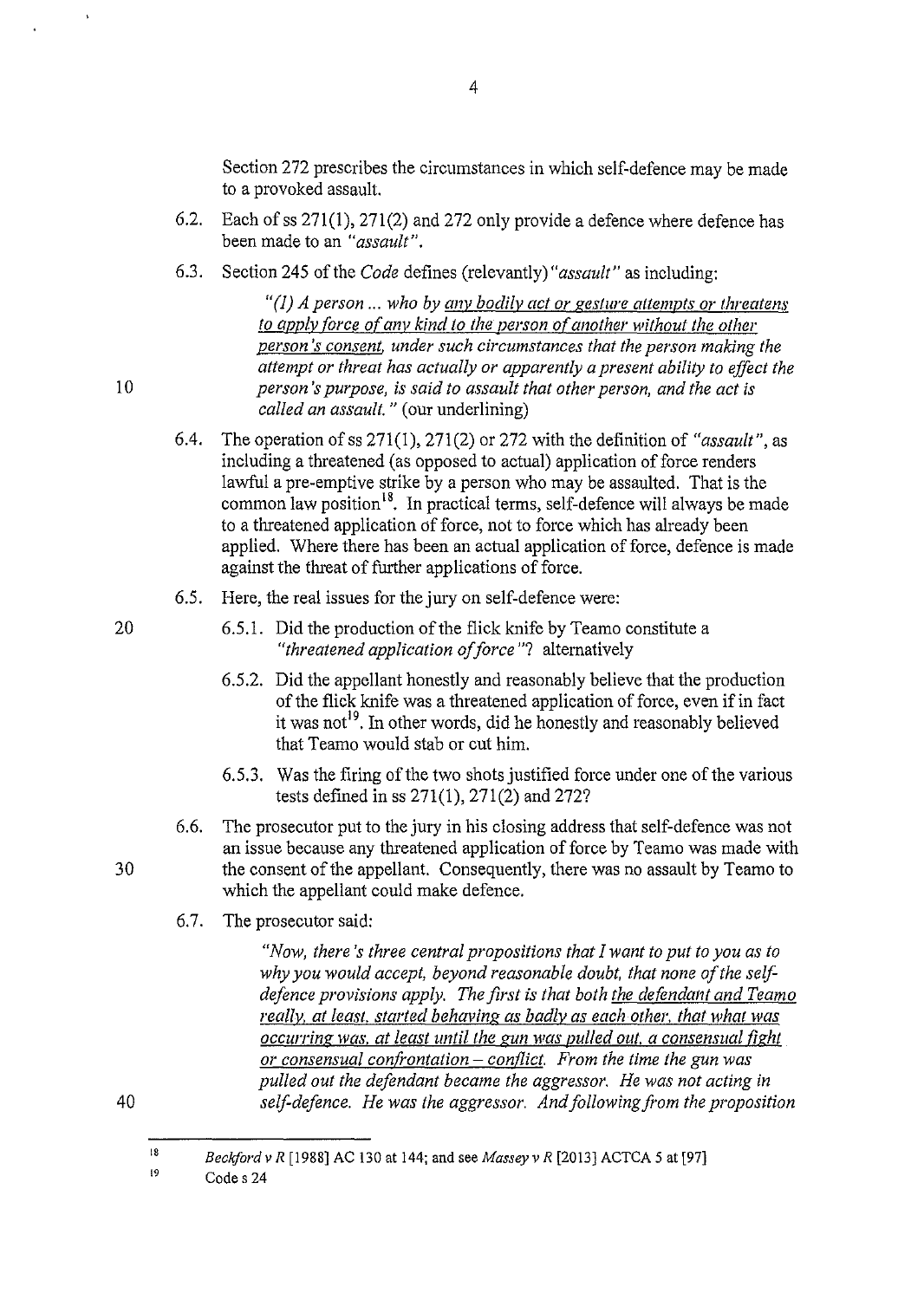*that* it *was a consensual fight or conflict is that the production by Teamo o(the knifi; was simply either part oft hat consensual assault- part o( that consensual fight or did not raise enough provocation to require actions in self-defence.* <sup>"20</sup> (our underlining)

6.8. Then, later he said:

*"Don't lose sight of the fact that he also came into a shopping centre armed. I'm going to now try to persuade you or set out the reasons why vou'd accept that he too became involved in what was a consensual – willingly became involved. I should say, in what was a very public* 10 *conti·ontation and a consensual conti·ontation between the two of them.* " <sup>21</sup>(our underlining)

6.9. And then, later he said:

*"You might think that at this point, while they are coming together, both are still apparently content to confi·ont each other with whatever implied threats of force you find there was in that.* "<sup>22</sup> (our underlining)

- 6.10. The effect of the submissions was that there was consent by the appellant to a *"confrontation"* being a series of events leading up to the shooting. It was, however, necessary for the jury to consider the *"assault"* said to enliven selfdefence under ss  $271(1)$ ,  $271(2)$  and  $272^{23}$ . That assault was obviously the 20 threatened application of force constituted by the production of the flick knife<sup>24</sup>. It was then necessary for the jury to consider whether the appellant had consented to that *"assault".* There was no evidence to suggest that the appellant consented to being threatened with a flick knife or being cut or stabbed. No conduct of that nature had occurred in the Sony shop. There was no evidence to suggest that the appellant even knew that Teamo had a flick knife until it was produced immediately before the shooting. Of course, if the cutting or stabbing had occurred and wounding<sup>25</sup> or grievous bodily harm resulted<sup>26</sup>, there could be no consent to Teamo's application of force in any  $even<sup>27</sup>$ .
- 30 6.11. The prosecutor then referred to the evidence of one of the witnesses that the two men had been *"in puffing mode* " 28 and he then said to the jury:

*"This started as a consensual confrontation. That's not an unlawful assault. To be unlawful, there must be no consent. It started as a*  consensual confrontation. The production of the knife if it was not part

<sup>20</sup>  T4-10 lines 35-35

<sup>21</sup>  T4-12:1-7

<sup>22</sup>  T4-14:15-20

<sup>23</sup>  *R v Raabe* [1985]1 Qd R 115 at 121-122

<sup>24</sup>  T3-271ines 10-25, T3-28lines I-ll

<sup>25</sup>  Codes 317

<sup>26</sup>  Codes 320, s 1 definition of *"grievous bodily harm",* ss 323, 246(2), 283, *Houghton v The Queen* (2004) 28 WAR 399, *R v Knutsen* [1963] Qd R !57

<sup>27</sup>  Codes 320

<sup>28</sup>  T4-21:31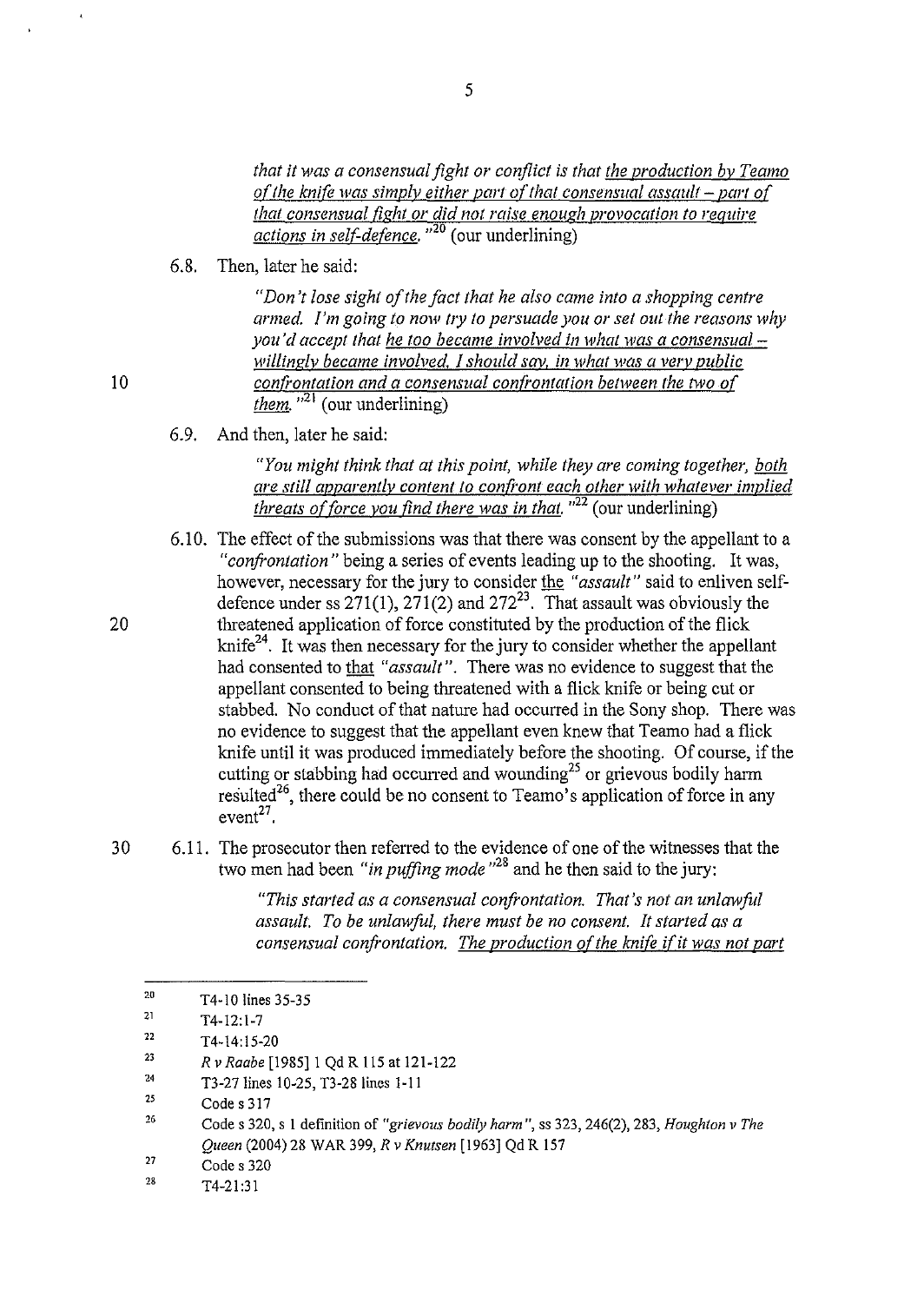# of that consensual confrontation did not, in the circumstances, provide *provocation for a man to lose his self-control.* " 29 (our underlining)

- 6.12. That passage is particularly confusing and unhelpful. It invited the jury to consider the *"consensual confrontation"* rather than the particular and relevant *"assault".* The prosecutor then invited the jury to conclude that the production of the flick knife may have been part *"of that consensual confrontation",* which of course is not the issue. Then, again unhelpfully, it was said that the production of the flick knife *"did not, in the circumstances, provide provocation for a man to lose his self-control",* however, a loss of 10 self-control is irrelevant to defences under ss  $271(1)$ ,  $271(2)$  and  $272^{30}$ . The question was not whether the appellant had lost *"his self-control"* during a *"confrontation",* but whether he made self-defence to an *"assault"* being constituted by a particular act, namely the production of the flick knife.
	- 6.13. Then later, the prosecutor said to the jury:

*"As I say, the definition of assault is very important to understand: it doesn't only mean coming into contact; it can also mean- and I'm paraphrasing- a threatened application of force by one to another without the other's consent and in circumstances where the first person is in a position to carry out a threat. A threatened application afforce; that was what was happening. They were both in puffing mode. But* it *must be without consent and thev were both in it; thev were both happv to be doing that*<sup>31</sup> (our underlining)

- 6.14. Again, this was very unhelpful to the jury's deliberations. The reference to *"puffing mode"* drew attention away from the relevant *"assault".* The passage tends to suggest that *"consent"* to the antecedent aggression (the so called *"puffing")* constituted consent to the *"assault"* to which self-defence was made. When it is said *"they were both in it",* that begs the question *"in what?"* They may have both consented to being aggressive to each other in 30 the lead up to the production of the flick knife and the shooting, but that is not the point $3^2$ .
	- 6.15. Finally, the prosecutor said:

*"So if the production of the knife itseifwas not part of that consensual fight, in the circumstances of what had happened, it certainly was not enough for that man to be losing self-control when he knew, if not in his hand, sitting at the front of his waist is a loaded firearm. So issues of who pulled the weapon first and that sort of thing may well come into play, but in my submission to you, it was all consensual and it was all puffing. And anv threatened application of force at that time was by consent. Once you're* 40 *satisfied beyond that proposition beyond a reasonable doubt, any threatened* 

<sup>29</sup>  T4-21:32-35

<sup>30</sup>  Cf ss 268 and 269 which deal with the defence of provocation

<sup>3\</sup>  T4-21 :45-4-22:5

<sup>32</sup>  *R v Raabe* [1985]1 Qd R 115 at 121-122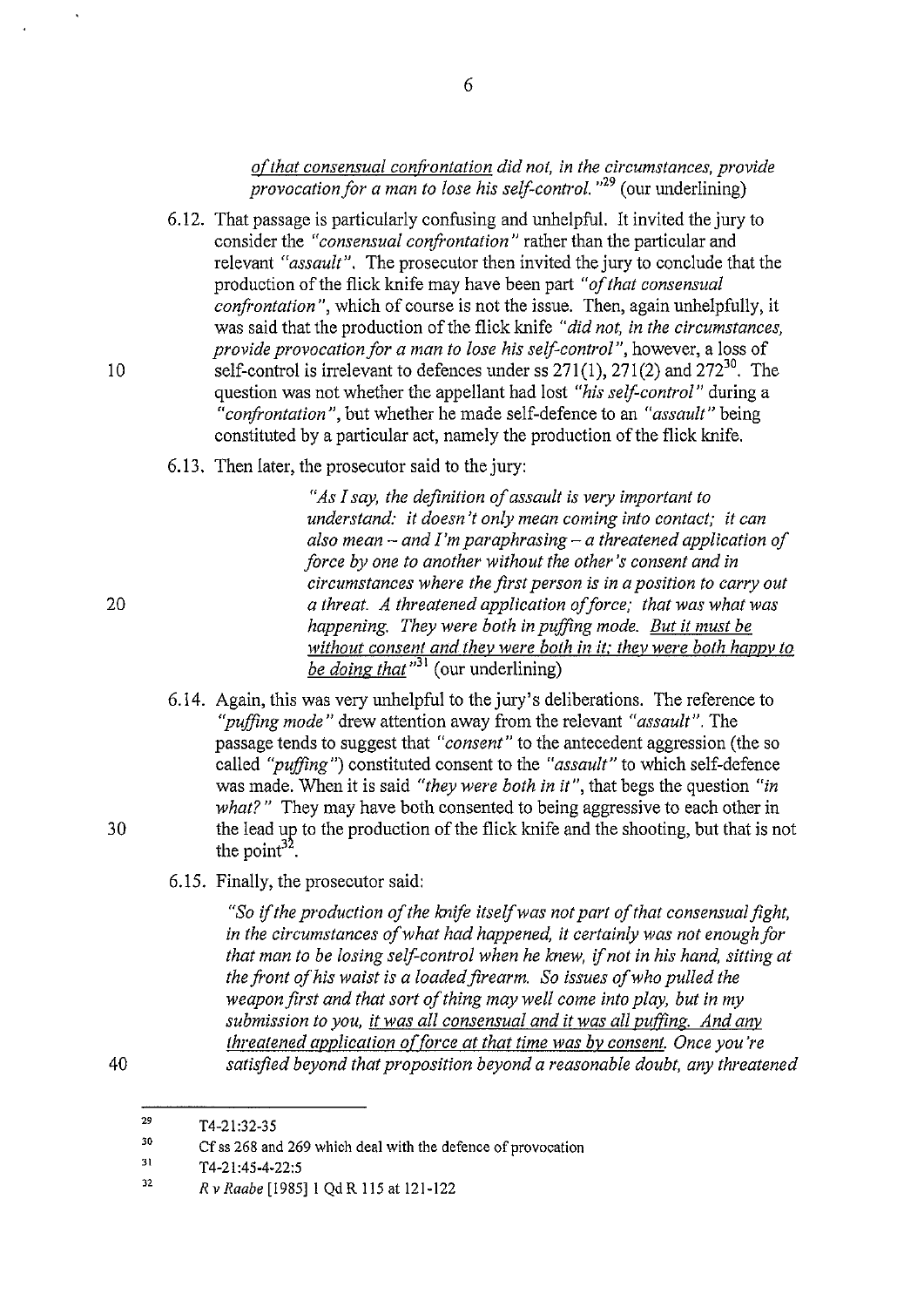*application- that any application afforce was consensual, the assault is not unlawful and all forms of self-defence will be defeated .* .. " 33 (our underlining).

- 6.16. That passage is a further manifestation of the error made earlier, which is to treat a whole series of events as a *"confrontation"* and invite the jury to conclude that because the appellant engaged in the earlier events, he thereby *"consented"* to the *"assault"* constituted by the production of the flick knife.
- 6.17. It was though, for the judge, to properly fashion directions identifying the real issues for the jury and direct them on the necessary legal principles<sup>34</sup>.
- 10 6.18. The judge read s 271(1) of the *Criminal Code* (Qld) to the jury<sup>35</sup>, directed the jury that any act of self-defence must be to an *"assault"* and then read s 245 to the jury<sup>36</sup>. The judge, however, did not identify the particular *"assault"* which was said to justify the appellant acting in self-defence. Importantly, the judge gave no direction to the jury as to the concept of *"consent".* 
	- 6.19. When directing the jury on  $s$  271(2), the judge returned to the concept of *"assault"* and invited the jury to *"consider the evidence on the video of Mr Teamo and what is said to be a knife in his hand"31•* Again though, there was no direction on the issue of *"consent"* and no direction on the significance of the previous *"confrontation"* between the appellant and Teamo.
- 20 6.20. When summarising the respective arguments put by counsel, his Honour referred to the prosecutor's submissions on a matter concerning ballistics and then said:

*"Secondly, he will say to you* - *he submitted to you that this was not a case in which any of the three. I'll call them again, arms of self-defence apply because this was not in his view. a case in which there was anvthing other than a consensual con{i-ontation between the two actors, not a case in which one provoked or one assaulted and the other provoked, any of those things that I was talking to you about at some length.* 

*Simply- and again he took you to evidence about this and showed you some film- in his submission, the evidence would lead you to conclude that you could forget about self-defence. Just look upon this as an occasion in which two men. for whatever reason and we don't need to know. became involved in a consensual confi'ontation which ended quite badly for one of them.* 

> *He also submitted to you that you would look carefully at the video evidence and that you might conclude that the defendant had his gun out before he could see Mr Teamo 's knife and was not therefore in fear and*

30

<sup>33</sup> T4-22:5-12

<sup>34</sup>  Section 620 of the *Code;* Tully v *R* (2006) 230 CLR 234 at [74]-[77] and particularly *R* v *Baker*  [20 14] QCA 5 at 9 and see *Fingleton* v *R* (2005) 227 CLR 166 at [77]-[80]

<sup>35</sup>  Summing up page 10 lines 12-20

<sup>36</sup>  Summing up page 10 lines 37-page 11 line !4

<sup>37</sup>  Summing up page 13 lines 10-16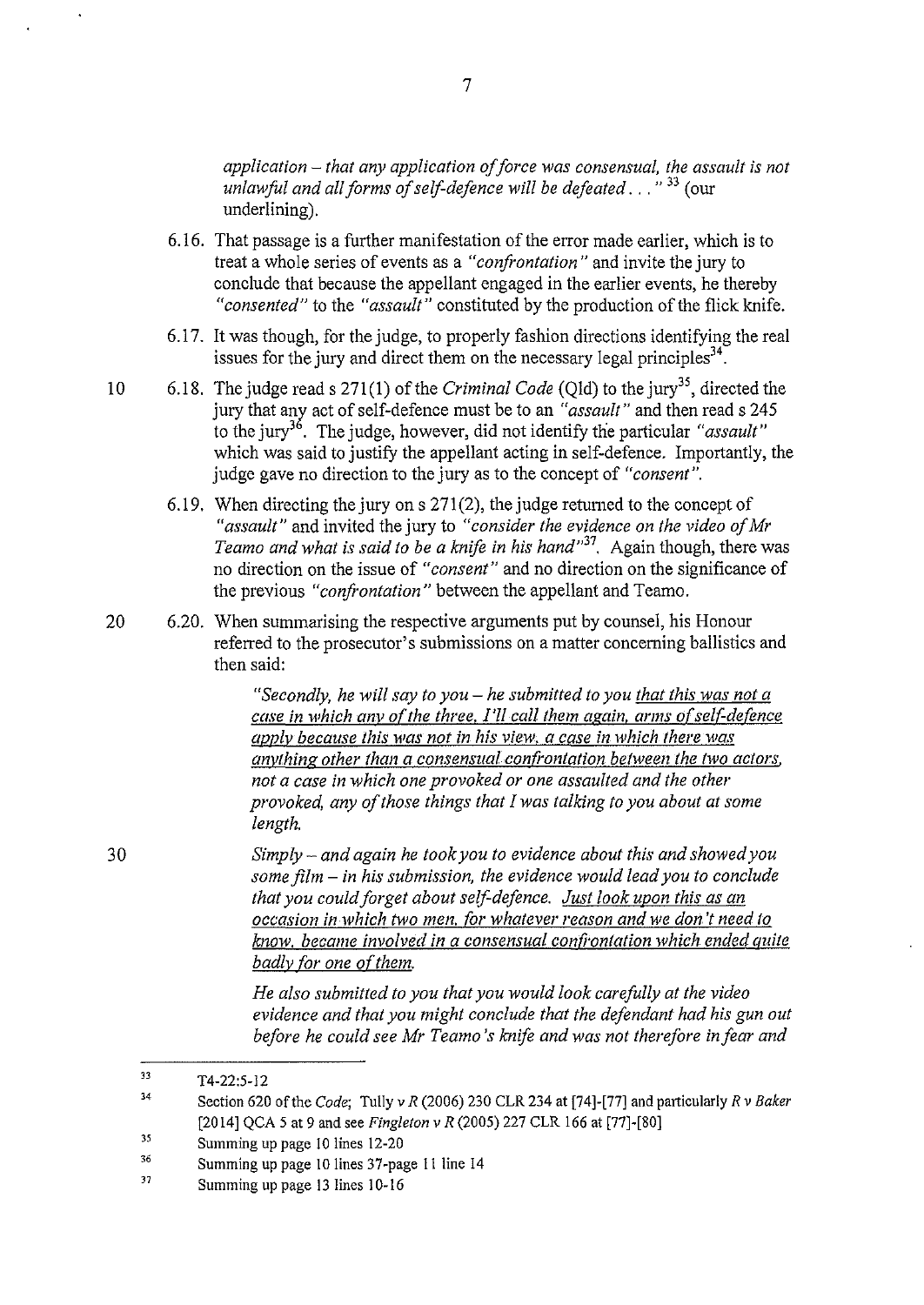*not acting in self-defence. Those, as I said to you sometime ago, are submissions. They're arguments. They're not evidence. they're matters that you will take into account when you consider your verdict.* 

*A consensual confrontation, Mr Byrne submitted to you,* is *not an unlawful assault so self.de(ence doesn't apply. It was also his argument so far as self-defence* is *concerned that* if *you're against him in that respect, you would find that Mr Graham used excessive force which was unnecessary and again he took you to the film. In his submission,* if *and when Mr Graham produced a gun, Mr Teamo, he suggested to you, was*  10 *beginning to leave. He was backing away. It was unnecessary to shoot him. These again are not matters of evidence. they are matters of interpretation, construction and argument put to you by the Crown prosecutor.* " 38 (our underlining).

- 6.20.1. These statements exacerbated the problem caused by the prosecutor's address. In this passage, the judge emphasised the prosecutor's assertion that the series of events was a *"consensual confrontation between the two actors".* His Honour inadvertently distracted the jury from the real issue in the case, namely whether the appellant had made proportionate self-defence to the *"assault"* constituted by the 20 production of the flick knife  $^{39}$ .
- 6.20.2. The trial judge should have clearly identified the relevant *"assault"* as the production of the flick knife. His Honour should then have directed the jury on s 24 of the *Criminal Code* (Qld) to the effect that if the production of the flick knife was not a threatened application of force, but the appellant honestly and reasonably mistook it to be so, then the jury had to proceed on the basis that there was an *"assault"40•*  His Honour should then have directed the jury that there would be no *"assault"* for the purpose of ss 271 and 272 only if the appellant consented to the particular assault. In other words, it was necessary 30 that he consent to being threatened with the flick knife, but there was no evidence of such consent. The trial judge should have then directed the jury that there was no evidence upon which they could find that the appellant had consented to the relevant assault, which was the production of the flick knife. Alternatively, if there was evidence of consent to the relevant assault, his Honour should have identified the evidence and directed the jury accordingly.
	- 6.21. The Court of Appeal held that it was correct to leave to the jury the question of whether the appellant consented to the *"threat"* posed by the brandishing of the flick knife<sup> $41$ </sup> and thereby seemed to draw a distinction between

<sup>38</sup>  Summing up page 20 lines 20-45

<sup>39</sup>  The Court of Appeal was wrong to hold that the trial judge's directions were correct and adequate; *R v Graham* [2015] QCA 137 at[37] and [38]

<sup>40</sup>  *Marwey v R* (1977) 138 CLR 630 at 637, *R v Lawrie* [1986] 2 Qd R 502 at 503 and 505 and *R v Allwood* [1997] QCA 257 at 3-4

<sup>41</sup>  *R v Graham* [2015] QCA 137 at [36]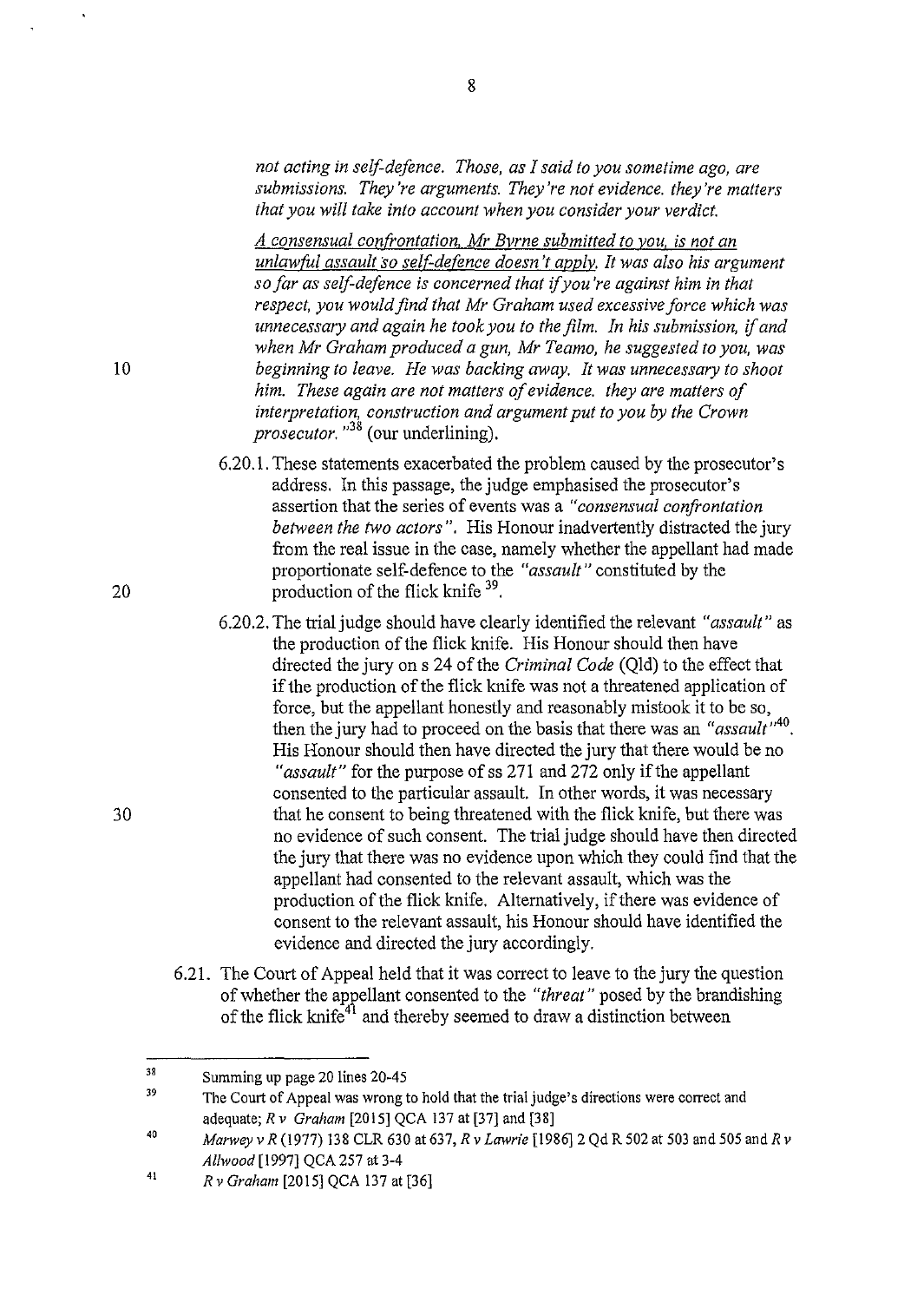consenting to the threat and consenting to the application of force had the threat been carried out<sup>42</sup>.

- 6.22. An assault constituted by a *"threat",* however, is only an assault where the person threatened has an apprehension or expectation that the threat will be carried out. This is made clear ins 245 of the *Criminal Code* (Qld) by the requirement that the person threating to assault *"has actually or apparently a present ability to carry out the threat*<sup> $143$ </sup>. Therefore, if the threat is to cut and stab, it necessarily follows that to consent to the *"threat",* one is consenting to the prospect of being cut or stabbed. There is no evidence upon which the 10 jury could have concluded beyond reasonable doubt that the appellant was consenting to being cut or stabbed by Teamo.
	- 6.23. In answer to the appellant's complaints as to the issue of consent, the Court of Appeal said:

*"The appellant's submissions simplifY the submission actually made by the prosecutor at trial. The prosecutor's submission to the jury about whether or not there was an unlawful assault was based on two alternative findings of fact which were open to the jury.* If *the knife was drawn before the gun, was threatening each other with weapons part of the consensual confrontation?*44 If *the gun was drawn first, was that*  20 *provocation for Mr Teamo to pull out his knife? These were questions that the jury could consider in deciding whether or not there was an unlawful assault, and whether or not any such assault was provoked.* " 45

- 6.24. The Court of Appeal has misunderstood both the submissions of the prosecutor and the directions of the trial judge. Both the prosecutor and the trial judge left the possibility to the jury that the production of the flick knife by Teamo was part of the *"consensual fight"* or *"consensual confrontation",*  with the result that there was no *"assault"* by Teamo upon the appellant and therefore self-defence was not available.
- 6.25. If the jury accepted, as they were invited by the prosecutor to do, and as they 30 were directed by the trial judge they could do, that the appellant consented to the threatened application of force with the flick knife, then the jury have wrongly excluded the defence without proper consideration of the real issues.
	- 6.26. In dismissing the appellant's submissions on s 24 of the *Criminal Code* (Qld), the court said:

*"There was no evidentiary basis for suggesting that if the production of the knife was not a threatened application of force, the appellant might nevertheless have honestly and reasonably believed it to be so.* " 46

6.27. If the production of the flick knife was a threatened application of force, namely a real and apparent threat to cut or stab the appellant, then he had not

<sup>42</sup>  *R v Graham* [2015] QCA 137 at [34] and [37]

<sup>43</sup>  *Brady v Schatzel* [1911] St R Qd 206 at 207-208

<sup>44</sup>  *R v Raabe* (1984) 14 A Crim R 381 at 382, 384, 386 and 489

<sup>45</sup>  *R v Graham* [2015] QCA 137 at [36]

<sup>46</sup>  *R v Graham* [2015] QCA 137 at [39]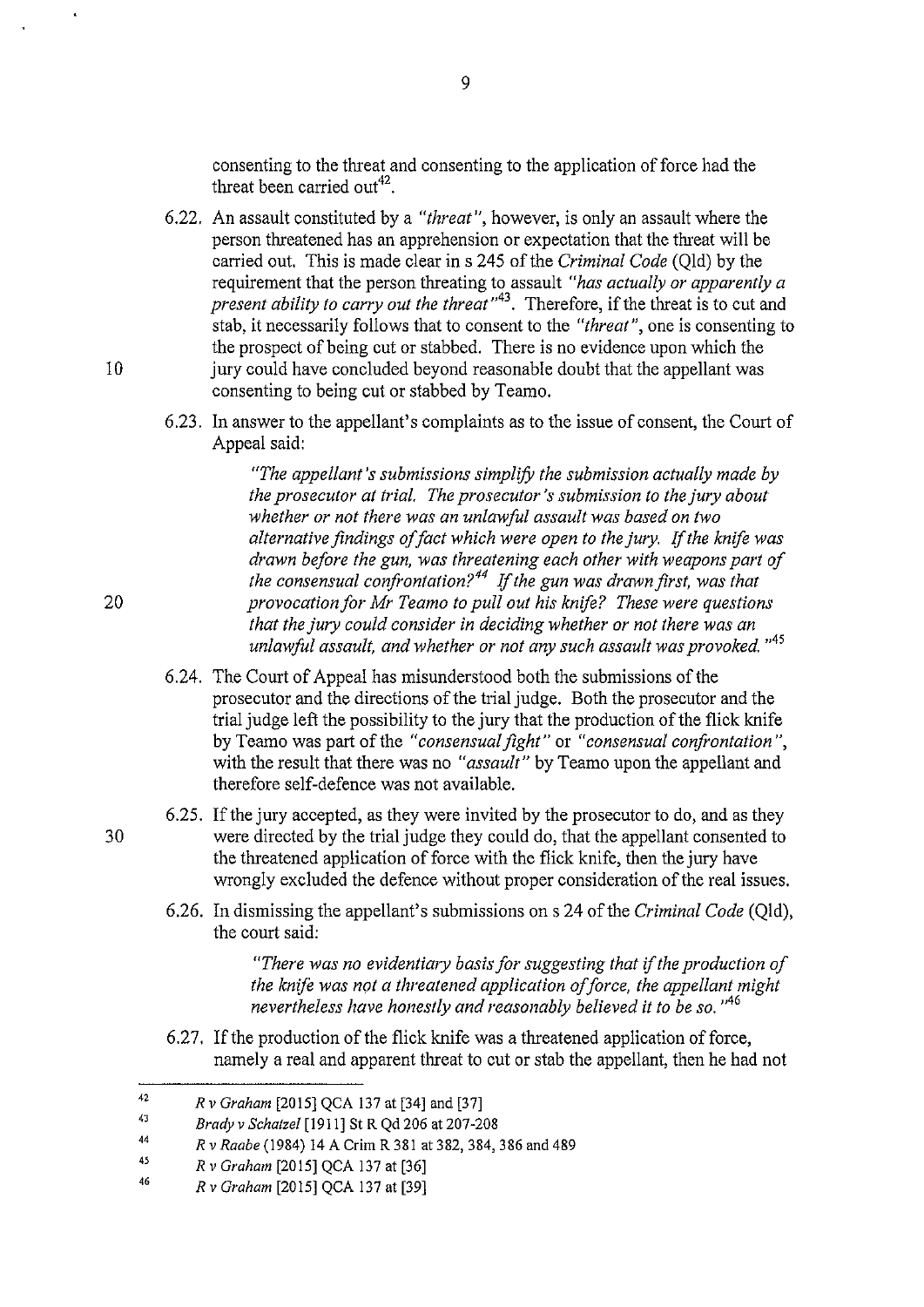consented to that threat and was entitled to make self-defence. If the production of the flick knife was not a threatened application of force, in that it was just a brandishing of the flick knife with no threat to cut or stab the appellant, then the appellant could honestly and reasonably have been mistaken that a physical assault (cutting or stabbing) was to ensue (therefore a threat) and s 24 of the *Criminal Code* (Qld) arose. The act of aggression, being the *"confrontation",* was relevant to the appellant's belief and the reasonableness of him holding that belief<sup>47</sup>.

# **PART VII**

 $\bar{\mathbf{t}}$ 

- 10 7. RELEVANT LEGISLATION
	- 7.1. See attached schedule.
	- 7 .2. The provisions are still in force, without amendment, except where identified in the schedule.

# **PART VIII**

- 8. ORDERS SOUGHT
	- 8.1. The appeal be allowed.
	- 8.2. The conviction on counts 1 and 3 be set aside.
	- 8.3. The appellant be retried on counts I and 3.

# **PART IX**

- 20 9. ORAL ARGUMENT
	- 9.1. It is estimated that the oral submissions on behalf of the appellant will occupy one hour.

Dated 15 April 2016.

| Name:        | Peter John Davis QC  |
|--------------|----------------------|
| Telephone: / | $(07)$ 3175 4601     |
| Facsimile:   | $(07)$ 3175 4666     |
| Email:       | pdavis@qldbar.asn.au |

Name: Name: Telephone:

Joshua R Jones (07) 3175 4688 Facsimile: Facsimile: (07) 3175 4666 Email: jrjones@q1dbar.asn.au

<sup>47</sup> *R v Hagarty* [2001] QCA 558 at [6], *R v Lawrie* [1986]2 Qd R 502 at 503 and 505 and *R v Gray*  (1998) 98 A Crim R 589 at 592-594 (more generally on the interaction between ss 271(1) and 271 (2)) and see also the cases concerning s 24 being *Marwey v R* (1977) 138 CLR 630 at 637 and *R v Allwood* [1977] QCA 257 at 3-4 and see *Massey v R* [2013] ACTCA 5 at [97]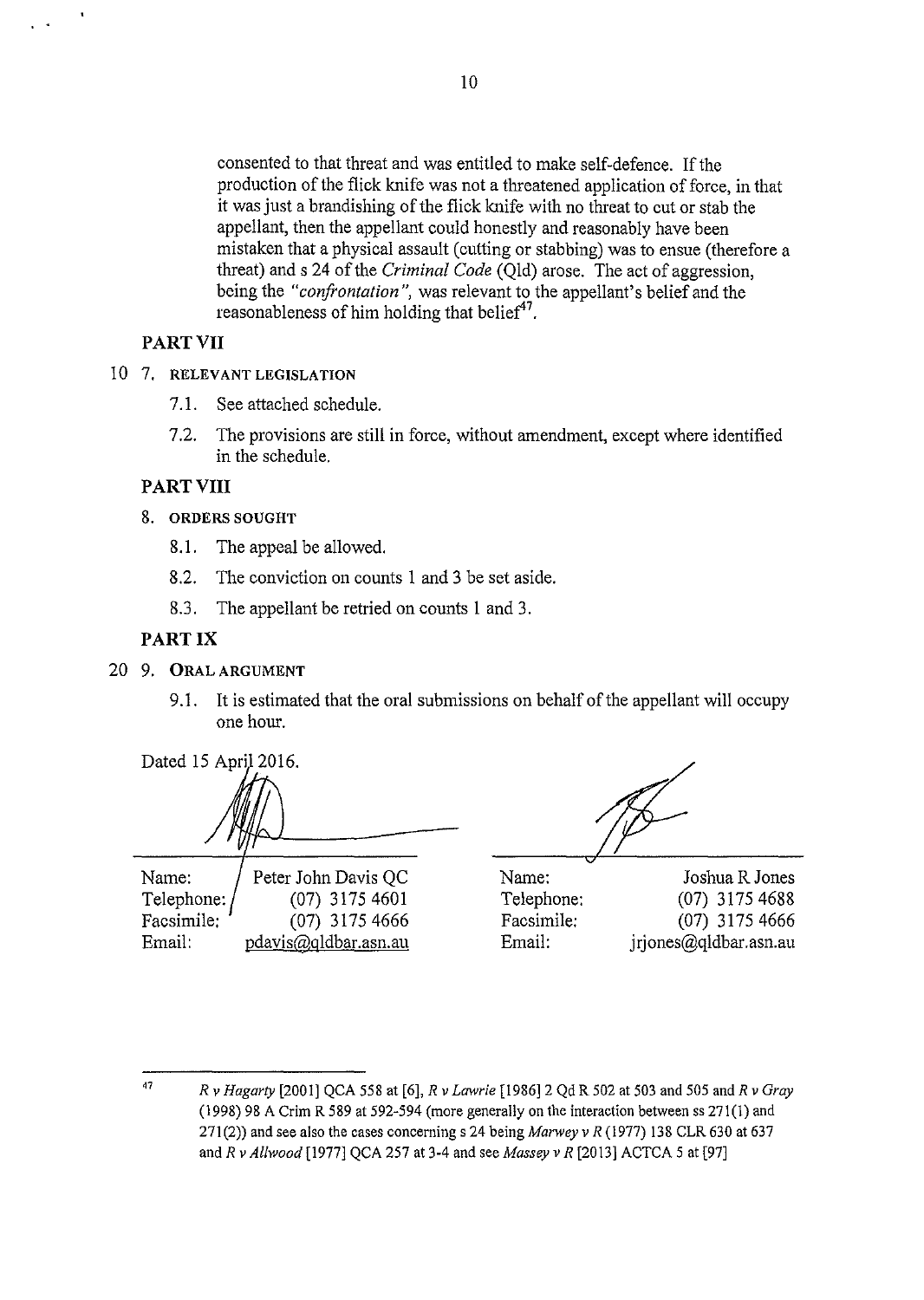# **SCHEDULE TO THE APPELLANT'S SUBMISSIONS PART (VII)**

## *Criminal Code Act* **1899 (Qid)**

## *Section I Criminal Code (Qld) definition of "grievous bodily harm"*

*grievous bodily harm means-*

- *(a) the loss of a distinct part or an organ of the body; or*
- *(b) serious disfigurement; or*
- *(c) any bodily injury of such a nature that, if left untreated, would endanger or be likely to endanger life, or cause or be likely to cause permanent injury to health;*

*whether or not treatment is or could have been available.* 

#### **SECTION 23 AS AT THE TIME OF THE ALLEGED OFFENCES:**

### *23 Intention* **-** *motive*

- *(1) Subject to the express provisions of this Code relating to negligent acts and omissions, a person is not criminally responsible for-*
	- *(a) an act or omission that occurs independently of the exercise of the person's will; or*
	- *(b) an event that-*
		- *(i) the person does not intend or foresee as a possible consequence; and*
		- *(ii) an ordinary person would not reasonably foresee as a possible consequence.*
- *(JA) However, under subsection (I) (b), the person is not excused from criminal responsibility for death or grievous bodily harm that results to a victim because of a defect, weakness, or abnormality.*
- *(2) Unless the intention to cause a particular result is expressly declared to be an element of the offence constituted, in whole or part, by an act or omission, the result intended to be caused by an act or omission is immaterial.*
- 30 *(3) Unless otherwise expressly declared, the motive by which a person is induced to do or omit to do an act, or to form an intention, is immaterial so far as regards criminal responsibility.*

### **SECTION 23 AS AT THE DATE OF THESE SUBMISSIONS: <sup>1</sup>**

### *23 Intention* **-** *motive*

- *(I) Subject to the express provisions of this Code relating to negligent acts and omissions, a person is not criminally responsible for* -
	- *(a) an act or omission that occurs independently of the exercise of the person 's will; or*
	- *(b) an event that-*

10

Commenced on 29 August 2013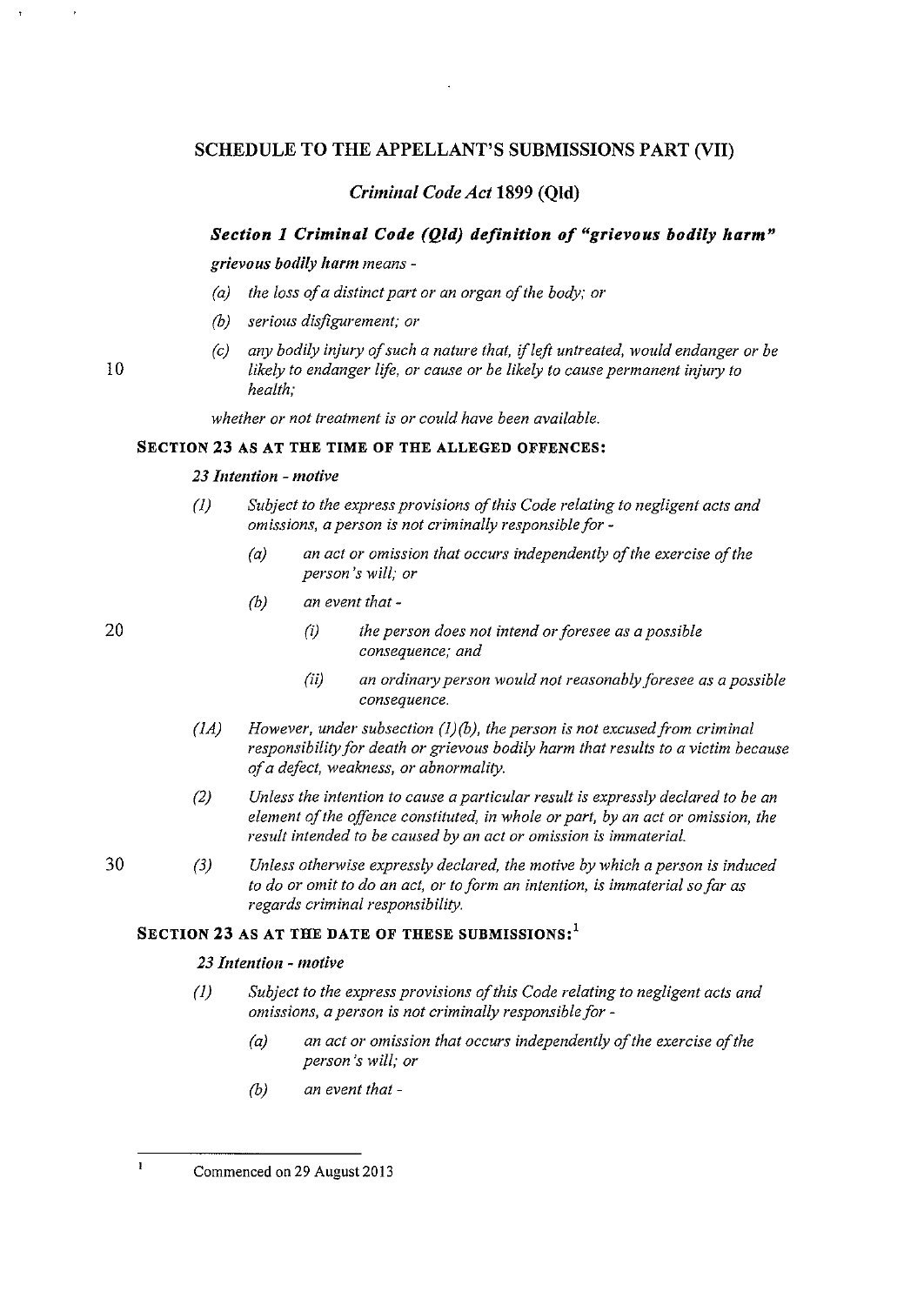- (i) *the person does not intend or foresee as a possible consequence; and*
- *(ii) an ordinmy person would not reasonably foresee as a possible consequence.*

*Note-*

*Parliament, in amending subsection (1)(b) by the Criminal Code and Other Legislation Amendment Act 2011, did not intend to change the circumstances in which a person is criminally responsible.* 

- *(1A) However, under subsection (1)(b), the person is not excused from criminal responsibility for death or grievous bodily harm that results to a victim because of a defect, weakness, or abnormality.*
- *(2) Unless the intention to cause a particular result is expressly declared to be an element of the offence constituted, in whole or part, by an act or omission, the result intended to be caused by an act or omission is immaterial.*
- *(3) Unless otherwise expressly declared, the motive by which a person is induced to do or omit to do an act, or to form an intention, is immaterial so far as regards criminal responsibility.*

## *24 Mistake of fact*

- (1) *A person who does or omits to do an act under an honest and reasonable, but mistaken, belief in the existence of any state of things is not criminally responsible for the act or omission to any greater extent than* if *the real state of things had been such as the person believed to exist.* 
	- *(2) The operation of this rule may be excluded by the express or implied provisions of the law relating to the subject.*

### *245 Definition of assault*

- (I) *A person who strikes, touches, or moves, or otherwise applies force of any kind to, the person of another, either directly or indirectly, without the other person's consent, or with the other person's consent* if *the consent is obtained by fraud, or who by any bodily act or gesture attempts or threatens to apply force of any kind to the person of another without the other person's consent, under such circumstances that the person making the attempt or threat has actually or apparently a present ability to effect the person's purpose, is said to assault that other person, and the act is called an assault.*
- *(2) In this section-*

*applies force includes the case of applying heat, light, electrical force, gas, odour, or any other substance or thing whatever* if *applied in such a degree as to cause injury or personal discomfort.* 

### *246 Assaults unlawful*

- (I) *An assault is unlawful and constitutes an offence unless it is authorised or justified or excused by law.*
- *(2) The application of force by one person to the person of another may be unlawful, although it is done with the consent of that other person.*

20

30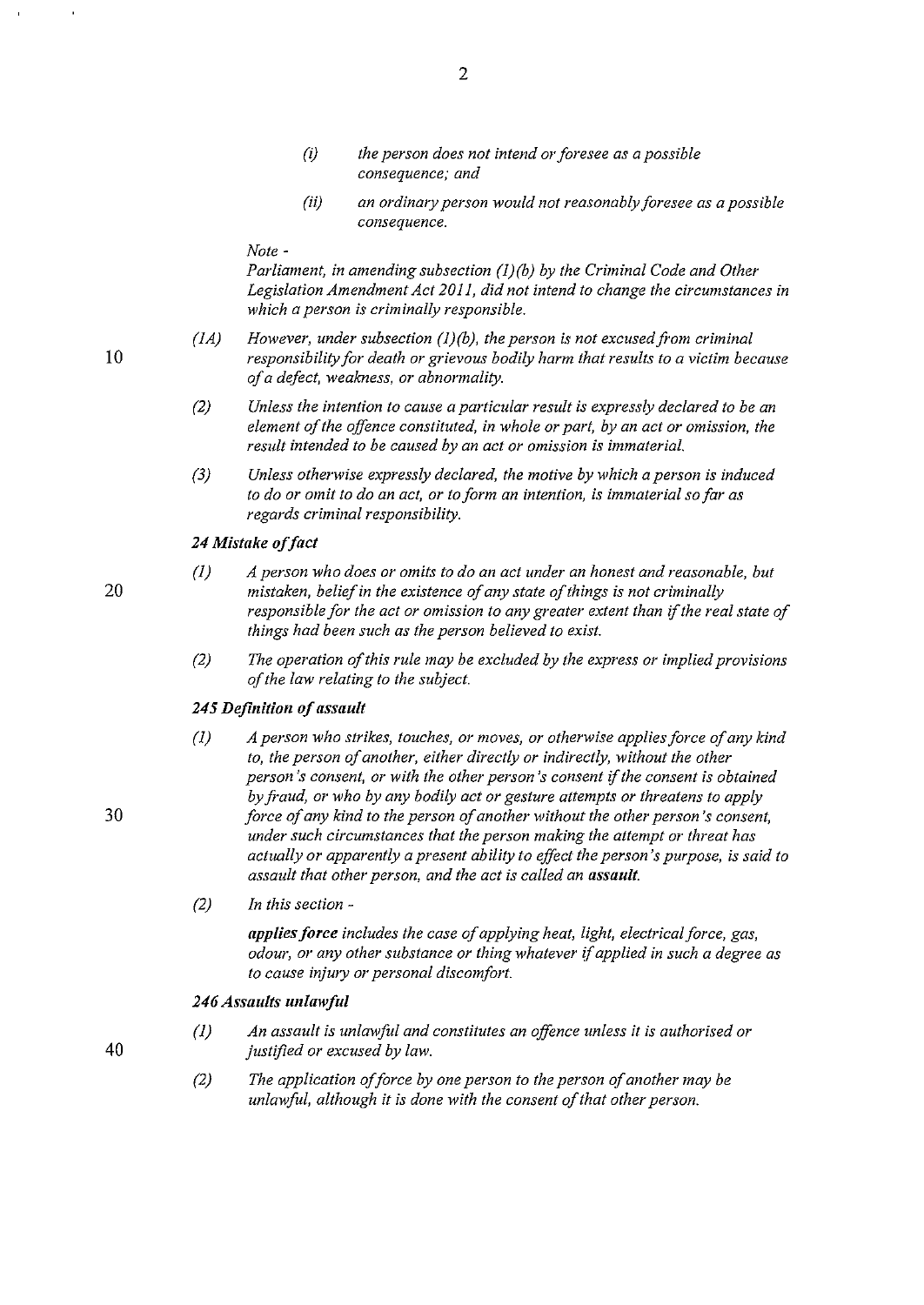#### *268 Provocation*

- (I) *The term provocation, used with reference to an offence of which an assault is an element, means and includes, except as hereinafter stated, any wrongful act or insult of such a nature as to be likely, when done to an ordinary person, or in the presence of an ordinary person to another person who is under the person's immediate care, or to whom the person stands in a conjugal, parental, filial, or fraternal, relation, or in the relation of master or servant, to deprive the person of the power of self-control, and to induce the person to assault the person by whom the act or insult is done or offered.*
- (2) *When such an act or insult is done or offered by one person to another, or in the presence of another to a person who is under the immediate care of that other, or to whom the latter stands in any such relation as aforesaid, the former is said to give to the latter provocation for an assault.* 
	- *(3) A lawful act is not provocation to any person for an assault.*
	- *(4) An act which a person does in consequence of incitement given by another person in order to induce the person to do the act, and thereby to furnish an excuse for committing an assault, is not provocation to that other person for an assault.*
	- (5) *An arrest which is unlawful is not necessarily provocation for an assault, but it may be evidence of provocation to a person who knows of the illegality.*

### *269 Defence of provocation*

- *(I) A person is not criminally responsible for an assault committed upon a person who gives the person provocation for the assault,* if *the person is in fact deprived by the provocation of the power of self-control, and acts upon it on the sudden and before there is time for the person's passion to cool, and* if *the force used is not disproportionate to the provocation and is not intended, and is not such as is likely, to cause death or grievous bodily harm.*
- *(2) Whether any particular act or insult is such as to be likely to deprive an ordinary person of the power of self-control and to induce the ordinary person to assault the person by whom the act or insult is done or offered, and whether, in any particular case, the person provoked was actually deprived by the provocation of the power of self-control, and whether any force used is or is not disproportionate to the provocation, are questions of fact.*

### *271 Self-defence against unprovoked assault*

- (I) *When a person is unlawfully assaulted, and has not provoked the assault, it is lawful for the person to use such force to the assailant as is reasonably necessary to make effectual defence against the assault,* if *the force used is not intended, and is not such as is likely, to cause death or grievous bodily harm.*
- *(2)* If *the nature of the assault is such as to cause reasonable apprehension of death or grievous bodily harm, and the person using force by way of defence believes, on reasonable grounds, that the person can not otherwise preserve the person defended fi'om death or grievous bodily harm, it is lawful for the person to use any such force to the assailant as is necessary for defence, even though such force may cause death or grievous bodily harm.*

20

**10**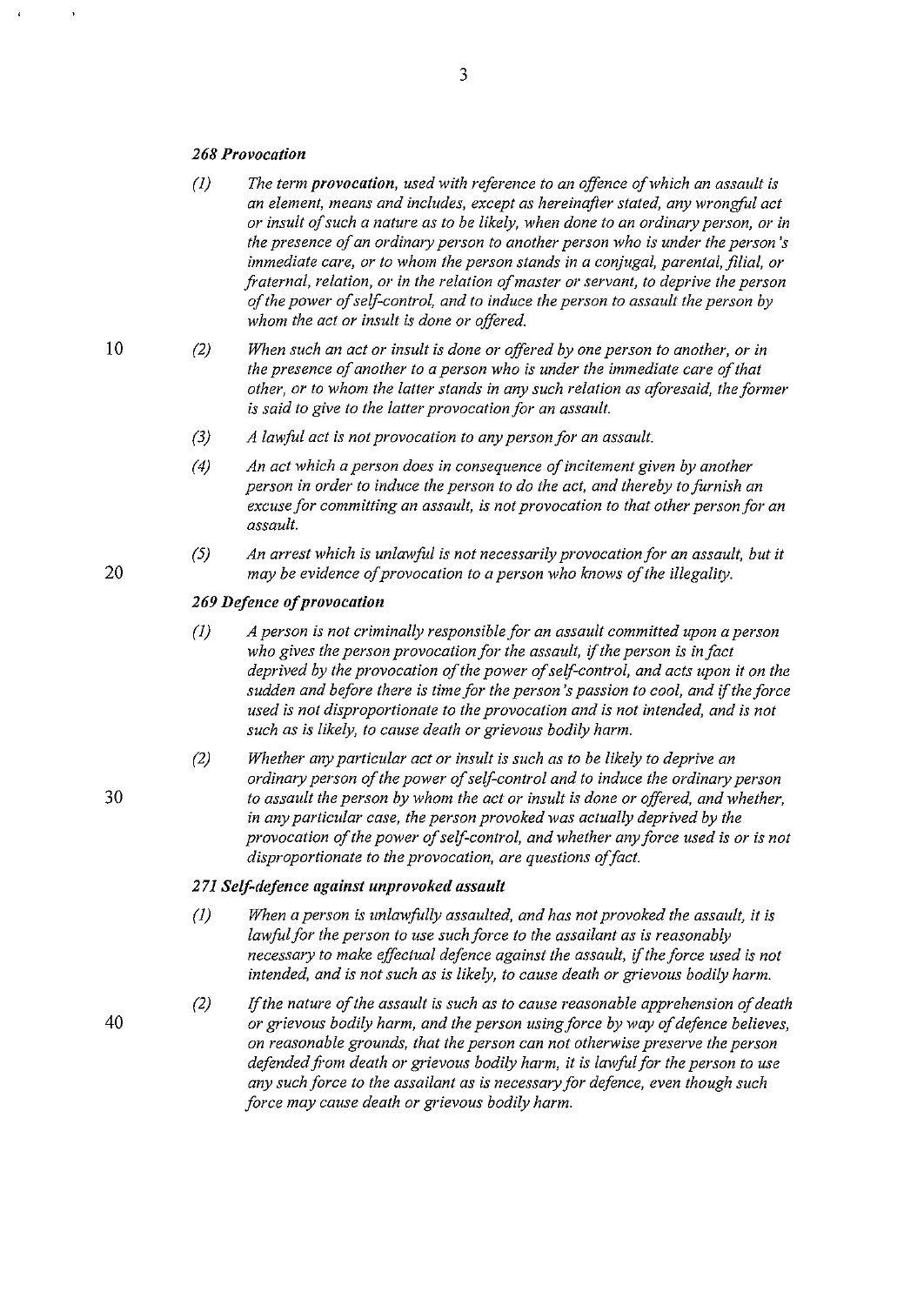*2 72 Self-defence against provoked assault* 

- (I) *When a person has unlawfully assaulted another or has provoked an assault from another, and that other assaults the person with such violence as to cause reasonable apprehension of death or grievous bodily harm, and to induce the person to believe, on reasonable grounds, that it is necessary for the person's preservation from death or grievous bodily harm to use force in self-defence, the person is not criminally responsible for using any such force as is reasonably necessary for such preservation, although such force may cause death or grievous bodily harm.*
- *(2) This protection does not extend to a case in which the person using force which causes death or grievous bodily harm first begun the assault with intent to kill or to do grievous bodily harm to some person; nor to a case in which the person using force which causes death or grievous bodily harm endeavoured to kill or to do grievous bodily harm to some person before the necessity of so preserving himself or herself arose; nor, in either case, unless, before such necessity arose, the person using such force declined further conflict, and quitted it or retreated from it as far as was practicable.*

### *283 Excessive force*

*In any case in which the use of force by one person to another is lawful the use of more*  20 *force than is justified by law under the circumstances is unlawful.* 

#### *306 Attempt to murder*

*Any person who* -

- *(a) attempts unlawfully to kill another; or*
- *(b) with intent unlawfully to kill another does any act, or omits to do any act which it is the person's duty to do, such act or omission being of such a nature as to be likely to endanger human life;*

*is guilty of a crime, and is liable to imprisonment for life.* 

#### *317 Acts intended to cause grievous bodily lzarm and other malicious acts*

*Any person who, with intent-*

- *(a) to maim, disfigure or disable, any person; or* 
	- *(b) to do some grievous bodily harm or transmit a serious disease to any person; or*
	- *(c) to resist or prevent the lawful arrest or detention of any person; or*
	- *(d) to resist or prevent a public officer from acting in accordance with lawful authority-*

*either-*

- *(e) in any way unlawfully wounds, does grievous bodily harm, or transmits a serious disease to, any person; or*
- (f) *unlawfully strikes, or attempts in any way to strike, any person with any kind of projectile or anything else capable of achieving the intention; or*
- *(g) unlawfully causes any explosive substance to explode; or*
- *(h) sends or delivers any explosive substance or other dangerous or noxious thing to any person; or*

30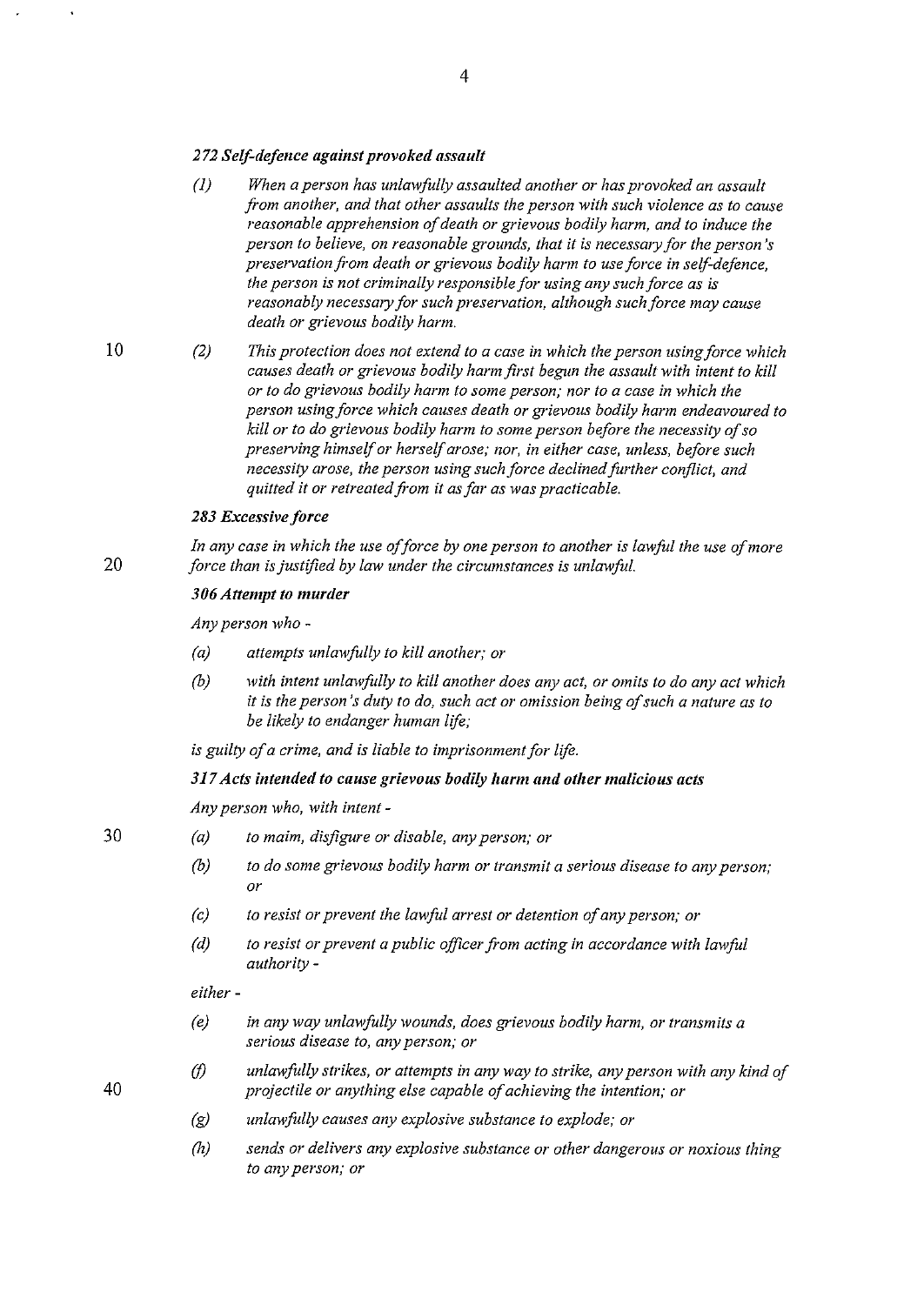- (i) *causes any such substance or thing to be taken or received by any person; or*
- (j) *puts any corrosive fluid or any destructive or explosive substance in any place; or*
- *(k) unlawfully casts or throws any such fluid or substance at or upon any person, or otherwise applies any such fluid or substance to the person of any person;*

*is guilty of a crime, and is liable to imprisonment for life.* 

## **SECTION 320 AS AT THE TIME OF THE ALLEGED OFFENCES:**

### *320 Grievous bodily harm*

- (I) *Any person who unlawfully does grievous bodily harm to another is guilty of a crime, and is liable to imprisonment for 14 years.* 
	- *(2)* If the offender is a participant in a criminal organisation and unlawfully does *grievous bodily harm to a police officer while acting in the execution of the officer's duty, the offender must be imprisoned for I year with the imprisonment served wholly in a corrective services facility.*
	- *(3) It is a defence to the circumstance of aggravation mentioned in subsection (2) to prove that the criminal organisation is not an organisation that has, as I of its purposes, the purpose of engaging in, or conspiring to engage in, criminal activity.*
- 20 (4) *In this section* -

*participant, in a criminal organisation, see section 60A.* 

# SECTION 320 AFTER AMENDMENT IN 2013:<sup>2</sup>

## *320 Grievous bodily harm*

- *(I) Any person who unlawfully does grievous bodily harm to another is guilty of a crime, and is liable to imprisonment for I4 years.*
- *(2)* If *the offender is a participant in a criminal organisation and unlawfully does grievous bodily harm to a police officer while acting in the execution of the officer's duty, the offender must be imprisoned for a minimum of I year with the imprisonment served wholly in a corrective services facility.*
- *(3) It is a defence to the circumstance of aggravation mentioned in subsection (2) to prove that the criminal organisation is not an organisation that has, as I of its purposes, the purpose of engaging in, or conspiring to engage in, criminal activity.* 
	- *(4) In this section-*

*participant, in a criminal organisation, see section 60A.* 

# **SECTION 320 AS AT THE TIME OF THESE SUBMISSIONS: <sup>3</sup>**

### *320 Grievous bodily harm*

*(I) Any person who unlawfully does grievous bodily harm to another is guilty of a crime, and is liable to imprisonment for I4 years.* 

30

<sup>2</sup>  Commenced on 7 November 2013

 $\overline{\mathbf{3}}$ Commenced on I December 2014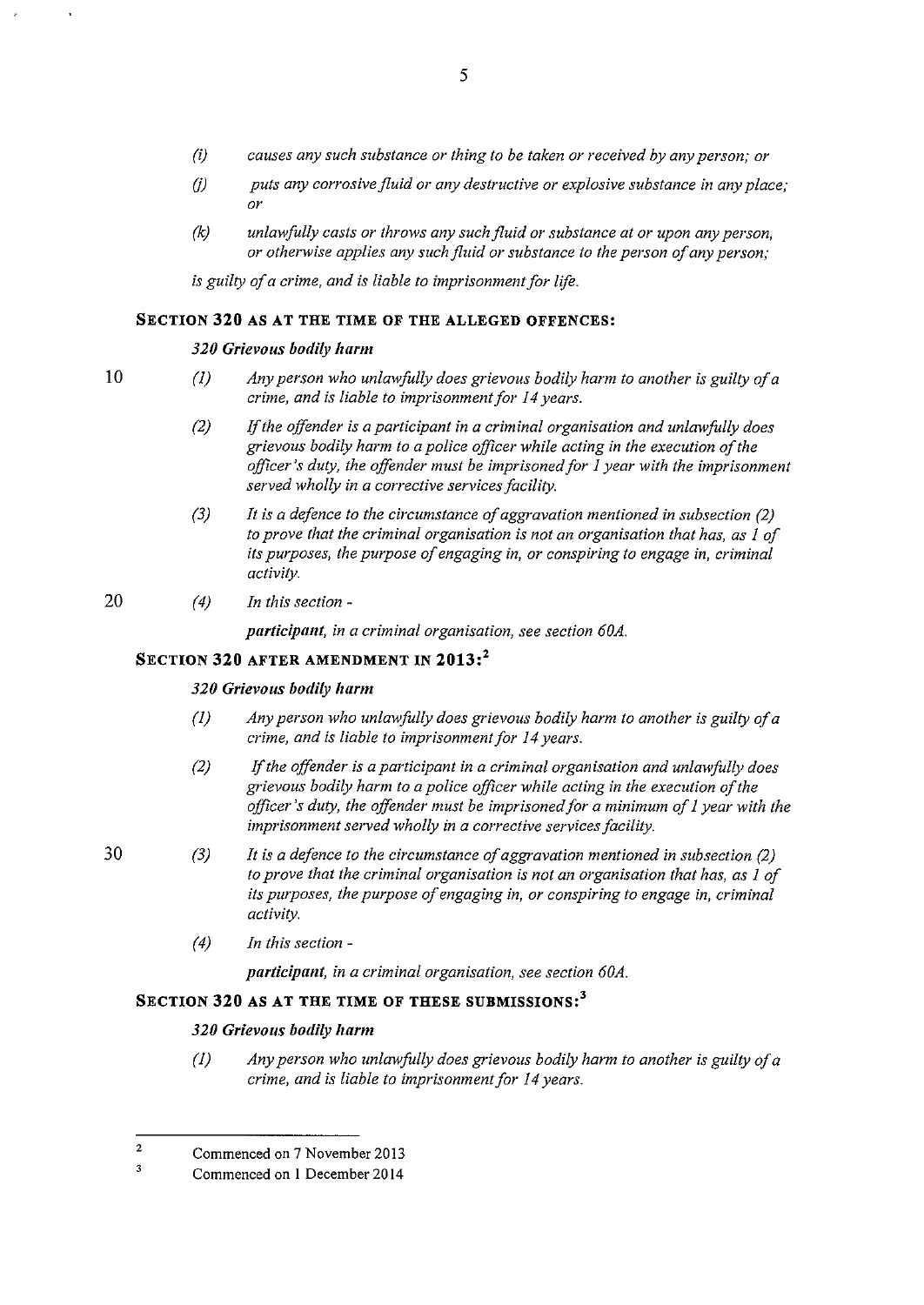- *(2)* If *the offender is a participant in a criminal organisation and unlawfully does grievous bodily harm to a police officer while acting in the execution of the officer's duty, the offender must be imprisoned for a minimum of 1 year with the imprisonment served wholly in a corrective services facility.*
- *(3) It is a defence to the circumstance of aggravation mentioned in subsection (2) to prove that the criminal organisation is not an organisation that has, as 1 of its purposes, the purpose of engaging in, or conspiring to engage in, criminal activity.*
- *(3A) The Penalties and Sentences Act 1992, section 108B also states a circumstance of aggravation for an offence against this section.* 
	- *( 4) In this section* -

*participant, in a criminal organisation, see section 60A.* 

## **SECTION 323 AS AT THE TIME OF THE ALLEGED OFFENCES:**

### *323 Wounding*

- *(1) A person who unlawfully wounds anyone else commits a misdemeanour. Maximum penalty* -7 *years imprisonment.*
- *(2) The offender may be arrested without warrant.*

# **SECTION 323 AS AT THE TIME OF THESE SUBMISSIONS: <sup>4</sup>**

## *323 Wounding*

20

- (1) *A person who unlawfully wounds anyone else commits a misdemeanour. Maximum penalty* - 7 *years imprisonment.* 
	- *(2) The offender may be arrested without warrant.*
	- *(3) The Penalties and Sentences Act 1992, section 1 08B states a circumstance of aggravation for an offence against this section.*

### *620 Summing up*

- *(1) After the evidence is concluded and the counsel or the accused person or persons, as the case may be, have addressed the jury, it is the duty of the court to instruct the jury as to the law applicable to the case, with such observations upon the evidence as the court thinks fit to make.*
- (2) *After the court has instructed the jury they are to consider their verdict.*

### *Weapons Act* **1990 (Qld)**

### **SECTION 50 AT THE TIME OF THE ALLEGED OFFENCES:**

### *50 Possession of weapons*

*(1) A person must not unlawfully possess a weapon.* 

*Maximum penalty* -

*(a)* if *the person unlawfully possesses 10 or more weapons at least 5 of which are category D, E, H or R weapons -13 years imprisonment; or* 

**10** 

30

Commenced on 1 December 2014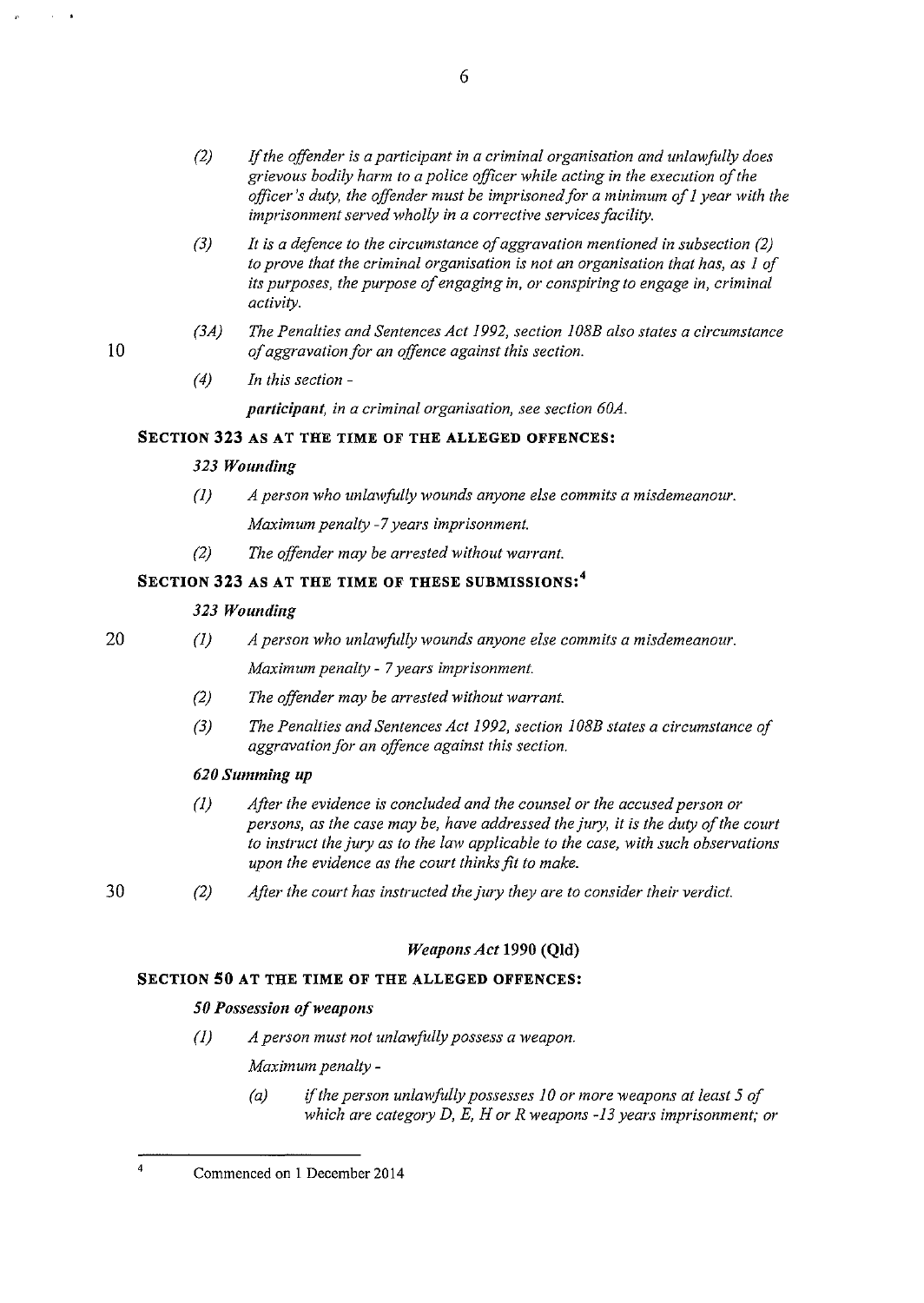- *(b)* if paragraph *(a) does not apply and the person unlawfully possesses 10 or more weapons- 500 penalty units or IO years imprisonment; or*
- *(c)* if *paragraphs (a) and (b) do not apply-*
	- *(i) for a category D, H orR weapon 300 penalty units or 7 years imprisonment; or*
	- *(ii) for a category CorE weapon 200 penalty units or 4 years imprisonment; or*
	- *(iii) for a category A, B or M weapon -I 00 penalty units or 2 years imprisonment.*
- **10** *(2) A court, in sentencing a person found guilty of an offence against subsection (I), may take into consideration whether the person stored the weapon in the way prescribed under a regulation for the weapon.*

### **SECTION 50 AS AT THE TIME OF THESE SUBMISSIONS: <sup>5</sup>**

### *50 Possession of weapons*

*(I) A person must not unlawfully possess a weapon.* 

*Maximum penalty* -

- *(a)* if *the person unlawfully possesses I 0 or more weapons at least 5 of which are category D, E, H orR weapons* - *I3 years imprisonment; or*
- *(b)*  if *paragraph (a) does not apply and the person unlawfully possesses I 0 or more weapons -500 penalty units or IO years imprisonment; or*
- *(c)* if *paragraphs (a) and (b) do not apply-*
	- *(i) for a category D, H orR weapon -300 penalty units or 7 years imprisonment; or*
	- *(ii} for a category CorE weapon -200 penalty units or 4 years imprisonment; or*
	- *(iii) for a category A, B or M weapon -I 00 penalty units or 2 years imprisonment.*

### *Minimum penalty* -

- *(d) for an offence, committed by an adult, to which paragraph (a), (b), (c)(i) or (c)(ii) applies* -
	- *(i)* if *the person unlawfully possesses a firearm and uses the firearm to commit an indictable offence -I8 months imprisonment served wholly in a corrective services facility; or*
	- *(ii)* if *the person unlawfully possesses a firearm for the purpose of committing or facilitating the commission of an indictable offence -I year's imprisonment served wholly in a corrective services facility; or*

20

30

Commenced on (to the extent it ins defs *corrective services facility* and *short firearm)*  commenced 1 February 2013. Remaining provisions commenced on 11 December 2012